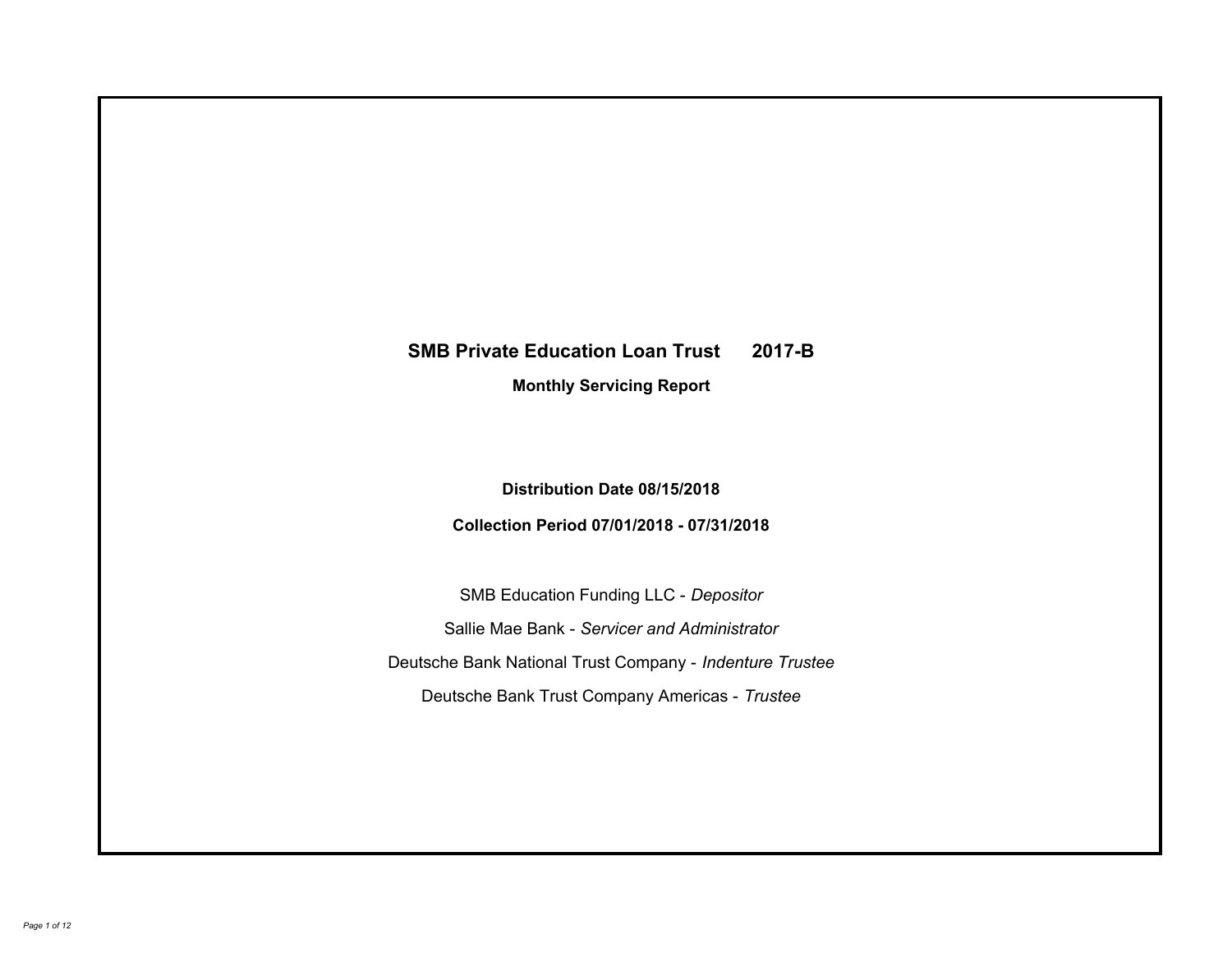| Α           | <b>Student Loan Portfolio Characteristics</b>                  |                   | Settlement Date<br>11/08/2017 | 06/30/2018           | 07/31/2018           |
|-------------|----------------------------------------------------------------|-------------------|-------------------------------|----------------------|----------------------|
|             | <b>Principal Balance</b>                                       |                   | \$701,477,893.40              | \$654,557,279.75     | \$649,481,452.01     |
|             | Interest to be Capitalized Balance                             |                   | 46,726,543.99                 | 44,757,898.02        | 43,599,074.58        |
|             | Pool Balance                                                   |                   | \$748,204,437.39              | \$699,315,177.77     | \$693,080,526.59     |
|             | Weighted Average Coupon (WAC)                                  |                   |                               |                      |                      |
|             | WAC1 (Contractual Interest Rate on the Loan)                   |                   | 8.97%                         | 9.61%                | 9.60%                |
|             | WAC2 (Average of Applicable Interest Rate)                     |                   | 8.94%                         | 9.56%                | 9.55%                |
|             | WAC3 (Average of Actual Interest Rate)                         |                   | 8.86%                         | 9.48%                | 9.47%                |
|             | Weighted Average Remaining Term                                |                   | 135.09                        | 131.50               | 131.12               |
|             | Number of Loans                                                |                   | 66,252                        | 61,973               | 61,427               |
|             | Number of Borrowers                                            |                   | 63,554                        | 59,486               | 58,966               |
|             | Pool Factor<br>Since Issued Total Constant Prepayment Rate (1) |                   |                               | 0.934657886<br>9.17% | 0.926325068<br>9.17% |
|             |                                                                |                   |                               |                      |                      |
| В           | <b>Debt Securities</b>                                         | Cusip/Isin        | 07/16/2018                    |                      | 08/15/2018           |
|             | A <sub>1</sub>                                                 | 83189DAA8         | \$138,847,740.26              |                      | \$129,593,786.98     |
|             | A <sub>2</sub> A                                               | 83189DAB6         | \$268,000,000.00              |                      | \$268,000,000.00     |
|             | A <sub>2</sub> B                                               | 83189DAC4         | \$132,000,000.00              |                      | \$132,000,000.00     |
|             | B                                                              | 83189DAD2         | \$50,000,000.00               |                      | \$50,000,000.00      |
|             |                                                                |                   |                               |                      |                      |
| $\mathbf C$ | <b>Certificates</b>                                            | <b>Cusip/Isin</b> | 07/16/2018                    |                      | 08/15/2018           |
|             | Residual                                                       | 83189D100         | \$100,000.00                  |                      | \$100,000.00         |
|             |                                                                |                   |                               |                      |                      |
| D           | <b>Account Balances</b>                                        |                   | 07/16/2018                    |                      | 08/15/2018           |
|             | Reserve Account Balance                                        |                   | \$1,891,480.00                |                      | \$1,891,480.00       |
|             |                                                                |                   |                               |                      |                      |
| E           | <b>Asset / Liability</b>                                       |                   | 07/16/2018                    |                      | 08/15/2018           |
|             | Overcollateralization Percentage                               |                   | 15.80%                        |                      | 16.37%               |
|             | Specified Overcollateralization Amount                         |                   | \$209,794,553.33              |                      | \$207,924,157.98     |
|             |                                                                |                   |                               |                      |                      |
|             | <b>Actual Overcollateralization Amount</b>                     |                   | \$110,467,437.51              |                      | \$113,486,739.61     |

(1) For additional information, see 'Since Issued CPR Methodology' found on page 11 of this report.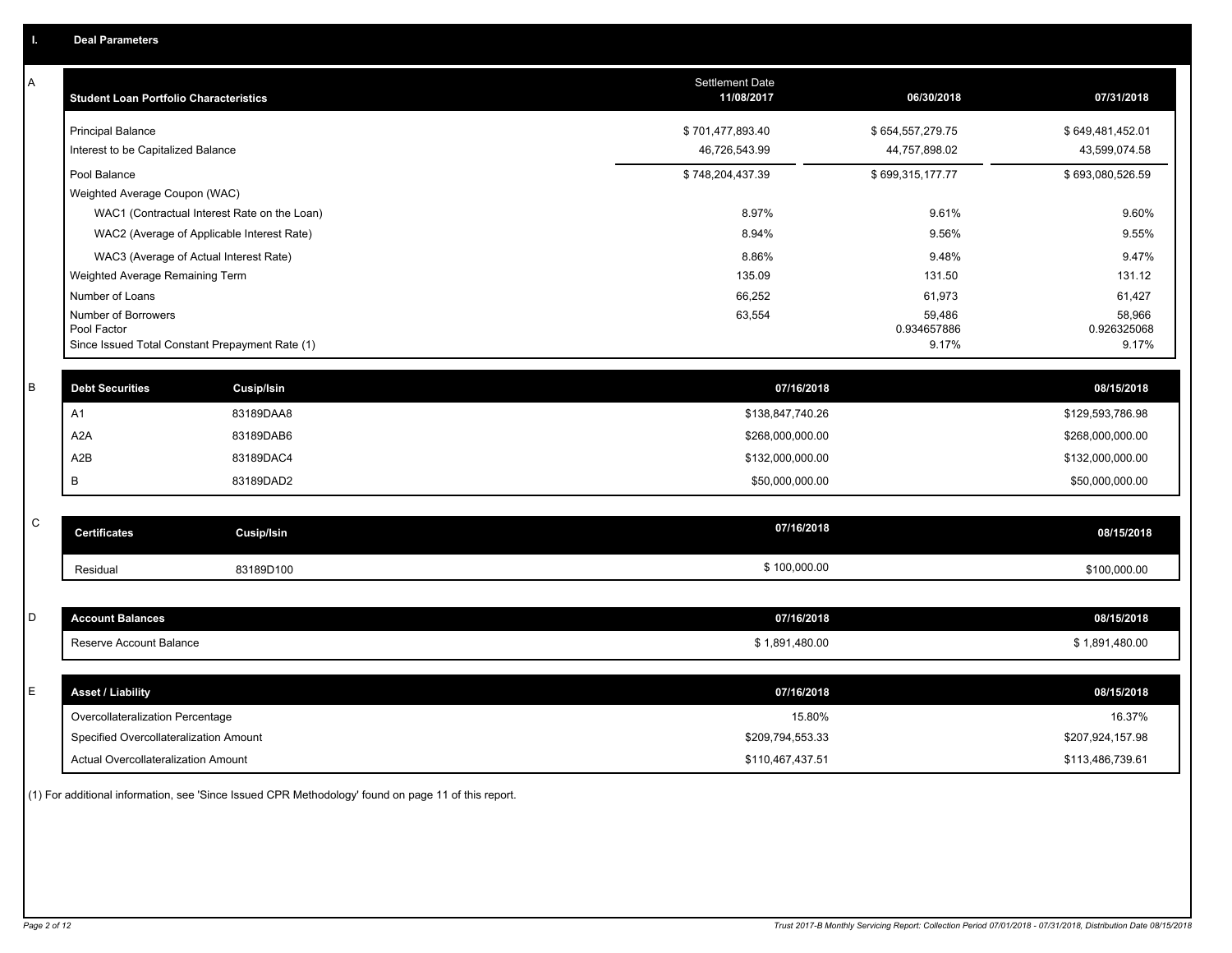### **II. 2017-B Trust Activity 07/01/2018 through 07/31/2018**

| <b>Borrower Principal</b><br>8,030,503.00<br>0.00<br><b>Consolidation Activity Principal</b><br>0.00<br>Seller Principal Reimbursement<br>0.00<br>Servicer Principal Reimbursement<br>Delinquent Principal Purchases by Servicer<br>0.00<br>36,236.33<br><b>Other Principal Deposits</b><br>\$8,066,739.33<br><b>Total Principal Receipts</b><br>B<br><b>Student Loan Interest Receipts</b><br>Borrower Interest<br>2,927,412.89<br>0.00<br><b>Consolidation Activity Interest</b><br>0.00<br>Seller Interest Reimbursement<br>Servicer Interest Reimbursement<br>0.00<br>0.00<br>Delinquent Interest Purchases by Servicer<br><b>Other Interest Deposits</b><br>393.93<br><b>Total Interest Receipts</b><br>\$2,927,806.82<br>C<br><b>Recoveries on Realized Losses</b><br>\$42,229.46<br>D<br><b>Investment Income</b><br>\$18,850.39<br>Е<br><b>Funds Borrowed from Next Collection Period</b><br>\$0.00<br>F<br>\$0.00<br><b>Funds Repaid from Prior Collection Period</b><br>G<br>\$0.00<br>Loan Sale or Purchase Proceeds<br>\$0.00<br>н<br>Initial Deposits to Distribution Account<br>\$0.00<br><b>Excess Transferred from Other Accounts</b><br><b>Borrower Benefit Reimbursements</b><br>\$0.00<br>J<br><b>Other Deposits</b><br>\$0.00<br>Κ<br>L<br><b>Other Fees Collected</b><br>\$0.00<br>М<br><b>AVAILABLE FUNDS</b><br>\$11,055,626.00<br>N<br>Non-Cash Principal Activity During Collection Period<br>\$2,990,911.59<br>O<br>Aggregate Purchased Amounts by the Depositor, Servicer or Seller<br>\$36,630.26<br>P<br>\$0.00<br>Aggregate Loan Substitutions | Α | <b>Student Loan Principal Receipts</b> |  |
|------------------------------------------------------------------------------------------------------------------------------------------------------------------------------------------------------------------------------------------------------------------------------------------------------------------------------------------------------------------------------------------------------------------------------------------------------------------------------------------------------------------------------------------------------------------------------------------------------------------------------------------------------------------------------------------------------------------------------------------------------------------------------------------------------------------------------------------------------------------------------------------------------------------------------------------------------------------------------------------------------------------------------------------------------------------------------------------------------------------------------------------------------------------------------------------------------------------------------------------------------------------------------------------------------------------------------------------------------------------------------------------------------------------------------------------------------------------------------------------------------------------------------------------------------------------------------|---|----------------------------------------|--|
|                                                                                                                                                                                                                                                                                                                                                                                                                                                                                                                                                                                                                                                                                                                                                                                                                                                                                                                                                                                                                                                                                                                                                                                                                                                                                                                                                                                                                                                                                                                                                                              |   |                                        |  |
|                                                                                                                                                                                                                                                                                                                                                                                                                                                                                                                                                                                                                                                                                                                                                                                                                                                                                                                                                                                                                                                                                                                                                                                                                                                                                                                                                                                                                                                                                                                                                                              |   |                                        |  |
|                                                                                                                                                                                                                                                                                                                                                                                                                                                                                                                                                                                                                                                                                                                                                                                                                                                                                                                                                                                                                                                                                                                                                                                                                                                                                                                                                                                                                                                                                                                                                                              |   |                                        |  |
|                                                                                                                                                                                                                                                                                                                                                                                                                                                                                                                                                                                                                                                                                                                                                                                                                                                                                                                                                                                                                                                                                                                                                                                                                                                                                                                                                                                                                                                                                                                                                                              |   |                                        |  |
|                                                                                                                                                                                                                                                                                                                                                                                                                                                                                                                                                                                                                                                                                                                                                                                                                                                                                                                                                                                                                                                                                                                                                                                                                                                                                                                                                                                                                                                                                                                                                                              |   |                                        |  |
|                                                                                                                                                                                                                                                                                                                                                                                                                                                                                                                                                                                                                                                                                                                                                                                                                                                                                                                                                                                                                                                                                                                                                                                                                                                                                                                                                                                                                                                                                                                                                                              |   |                                        |  |
|                                                                                                                                                                                                                                                                                                                                                                                                                                                                                                                                                                                                                                                                                                                                                                                                                                                                                                                                                                                                                                                                                                                                                                                                                                                                                                                                                                                                                                                                                                                                                                              |   |                                        |  |
|                                                                                                                                                                                                                                                                                                                                                                                                                                                                                                                                                                                                                                                                                                                                                                                                                                                                                                                                                                                                                                                                                                                                                                                                                                                                                                                                                                                                                                                                                                                                                                              |   |                                        |  |
|                                                                                                                                                                                                                                                                                                                                                                                                                                                                                                                                                                                                                                                                                                                                                                                                                                                                                                                                                                                                                                                                                                                                                                                                                                                                                                                                                                                                                                                                                                                                                                              |   |                                        |  |
|                                                                                                                                                                                                                                                                                                                                                                                                                                                                                                                                                                                                                                                                                                                                                                                                                                                                                                                                                                                                                                                                                                                                                                                                                                                                                                                                                                                                                                                                                                                                                                              |   |                                        |  |
|                                                                                                                                                                                                                                                                                                                                                                                                                                                                                                                                                                                                                                                                                                                                                                                                                                                                                                                                                                                                                                                                                                                                                                                                                                                                                                                                                                                                                                                                                                                                                                              |   |                                        |  |
|                                                                                                                                                                                                                                                                                                                                                                                                                                                                                                                                                                                                                                                                                                                                                                                                                                                                                                                                                                                                                                                                                                                                                                                                                                                                                                                                                                                                                                                                                                                                                                              |   |                                        |  |
|                                                                                                                                                                                                                                                                                                                                                                                                                                                                                                                                                                                                                                                                                                                                                                                                                                                                                                                                                                                                                                                                                                                                                                                                                                                                                                                                                                                                                                                                                                                                                                              |   |                                        |  |
|                                                                                                                                                                                                                                                                                                                                                                                                                                                                                                                                                                                                                                                                                                                                                                                                                                                                                                                                                                                                                                                                                                                                                                                                                                                                                                                                                                                                                                                                                                                                                                              |   |                                        |  |
|                                                                                                                                                                                                                                                                                                                                                                                                                                                                                                                                                                                                                                                                                                                                                                                                                                                                                                                                                                                                                                                                                                                                                                                                                                                                                                                                                                                                                                                                                                                                                                              |   |                                        |  |
|                                                                                                                                                                                                                                                                                                                                                                                                                                                                                                                                                                                                                                                                                                                                                                                                                                                                                                                                                                                                                                                                                                                                                                                                                                                                                                                                                                                                                                                                                                                                                                              |   |                                        |  |
|                                                                                                                                                                                                                                                                                                                                                                                                                                                                                                                                                                                                                                                                                                                                                                                                                                                                                                                                                                                                                                                                                                                                                                                                                                                                                                                                                                                                                                                                                                                                                                              |   |                                        |  |
|                                                                                                                                                                                                                                                                                                                                                                                                                                                                                                                                                                                                                                                                                                                                                                                                                                                                                                                                                                                                                                                                                                                                                                                                                                                                                                                                                                                                                                                                                                                                                                              |   |                                        |  |
|                                                                                                                                                                                                                                                                                                                                                                                                                                                                                                                                                                                                                                                                                                                                                                                                                                                                                                                                                                                                                                                                                                                                                                                                                                                                                                                                                                                                                                                                                                                                                                              |   |                                        |  |
|                                                                                                                                                                                                                                                                                                                                                                                                                                                                                                                                                                                                                                                                                                                                                                                                                                                                                                                                                                                                                                                                                                                                                                                                                                                                                                                                                                                                                                                                                                                                                                              |   |                                        |  |
|                                                                                                                                                                                                                                                                                                                                                                                                                                                                                                                                                                                                                                                                                                                                                                                                                                                                                                                                                                                                                                                                                                                                                                                                                                                                                                                                                                                                                                                                                                                                                                              |   |                                        |  |
|                                                                                                                                                                                                                                                                                                                                                                                                                                                                                                                                                                                                                                                                                                                                                                                                                                                                                                                                                                                                                                                                                                                                                                                                                                                                                                                                                                                                                                                                                                                                                                              |   |                                        |  |
|                                                                                                                                                                                                                                                                                                                                                                                                                                                                                                                                                                                                                                                                                                                                                                                                                                                                                                                                                                                                                                                                                                                                                                                                                                                                                                                                                                                                                                                                                                                                                                              |   |                                        |  |
|                                                                                                                                                                                                                                                                                                                                                                                                                                                                                                                                                                                                                                                                                                                                                                                                                                                                                                                                                                                                                                                                                                                                                                                                                                                                                                                                                                                                                                                                                                                                                                              |   |                                        |  |
|                                                                                                                                                                                                                                                                                                                                                                                                                                                                                                                                                                                                                                                                                                                                                                                                                                                                                                                                                                                                                                                                                                                                                                                                                                                                                                                                                                                                                                                                                                                                                                              |   |                                        |  |
|                                                                                                                                                                                                                                                                                                                                                                                                                                                                                                                                                                                                                                                                                                                                                                                                                                                                                                                                                                                                                                                                                                                                                                                                                                                                                                                                                                                                                                                                                                                                                                              |   |                                        |  |
|                                                                                                                                                                                                                                                                                                                                                                                                                                                                                                                                                                                                                                                                                                                                                                                                                                                                                                                                                                                                                                                                                                                                                                                                                                                                                                                                                                                                                                                                                                                                                                              |   |                                        |  |
|                                                                                                                                                                                                                                                                                                                                                                                                                                                                                                                                                                                                                                                                                                                                                                                                                                                                                                                                                                                                                                                                                                                                                                                                                                                                                                                                                                                                                                                                                                                                                                              |   |                                        |  |
|                                                                                                                                                                                                                                                                                                                                                                                                                                                                                                                                                                                                                                                                                                                                                                                                                                                                                                                                                                                                                                                                                                                                                                                                                                                                                                                                                                                                                                                                                                                                                                              |   |                                        |  |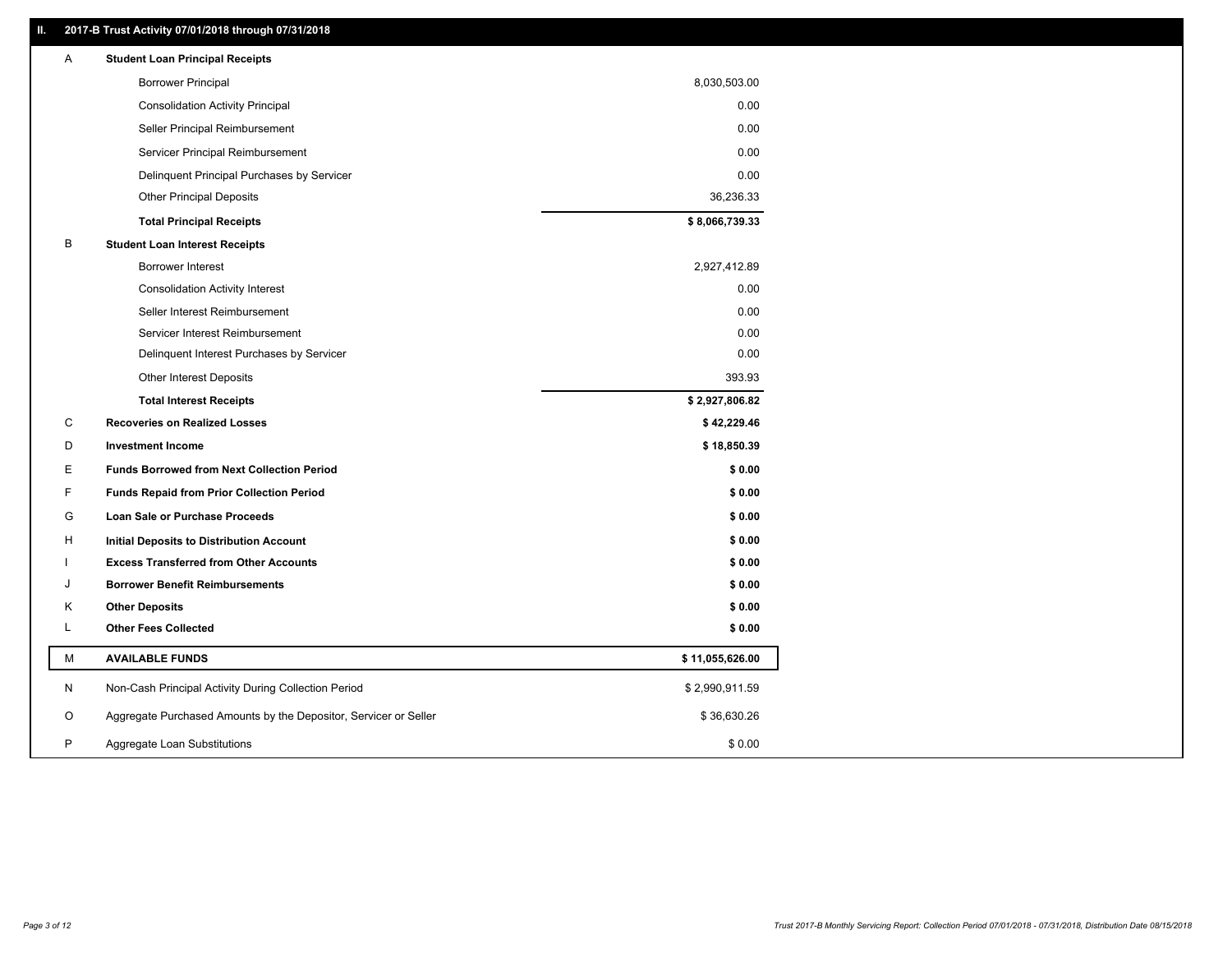|                   |                       |                          |         |                                                           | <b>Loans by Repayment Status</b> |                            |                          |         |                                                           |                |                            |
|-------------------|-----------------------|--------------------------|---------|-----------------------------------------------------------|----------------------------------|----------------------------|--------------------------|---------|-----------------------------------------------------------|----------------|----------------------------|
|                   |                       |                          |         | 07/31/2018                                                |                                  |                            |                          |         | 06/30/2018                                                |                |                            |
|                   |                       | <b>Wtd Avg</b><br>Coupon | # Loans | Principal and<br><b>Interest Accrued</b><br>to Capitalize | % of Principal                   | % of Loans in<br>Repay (1) | <b>Wtd Avg</b><br>Coupon | # Loans | Principal and<br><b>Interest Accrued</b><br>to Capitalize | % of Principal | % of Loans in<br>Repay (1) |
| INTERIM:          | IN SCHOOL             | 10.32%                   | 9,314   | \$113,581,764.01                                          | 16.388%                          | $-$ %                      | 10.32%                   | 9,616   | \$116,716,360.49                                          | 16.690%        | $-$ %                      |
|                   | GRACE                 | 10.05%                   | 4,075   | \$50,634,100.69                                           | 7.306%                           | $-$ %                      | 10.05%                   | 4,738   | \$57,483,335.20                                           | 8.220%         | $-$ %                      |
|                   | <b>DEFERMENT</b>      | 10.28%                   | 2,069   | \$22,862,704.04                                           | 3.299%                           | $-$ %                      | 10.27%                   | 2,040   | \$22,348,395.69                                           | 3.196%         | $-$ %                      |
| <b>REPAYMENT:</b> | <b>CURRENT</b>        | 9.14%                    | 43,563  | \$474,800,737.70                                          | 68.506%                          | 93.834%                    | 9.15%                    | 43,368  | \$473,591,359.16                                          | 67.722%        | 94.197%                    |
|                   | 31-60 DAYS DELINQUENT | 10.40%                   | 503     | \$5,553,132.43                                            | 0.801%                           | 1.097%                     | 10.37%                   | 439     | \$5,540,641.20                                            | 0.792%         | 1.102%                     |
|                   | 61-90 DAYS DELINQUENT | 10.64%                   | 181     | \$2,234,431.60                                            | 0.322%                           | 0.442%                     | 10.70%                   | 215     | \$2,593,404.26                                            | 0.371%         | 0.516%                     |
|                   | > 90 DAYS DELINQUENT  | 10.96%                   | 107     | \$1,362,728.33                                            | 0.197%                           | 0.269%                     | 10.76%                   | 89      | \$925,656.90                                              | 0.132%         | 0.184%                     |
|                   | <b>FORBEARANCE</b>    | 9.49%                    | 1,615   | \$22,050,927.79                                           | 3.182%                           | 4.358%                     | 9.48%                    | 1,468   | \$20,116,024.87                                           | 2.877%         | 4.001%                     |
| <b>TOTAL</b>      |                       |                          | 61,427  | \$693,080,526.59                                          | 100.00%                          | 100.00%                    |                          | 61,973  | \$699,315,177.77                                          | 100.00%        | 100.00%                    |

Percentages may not total 100% due to rounding \*

1 Loans classified in "Repayment" include any loan for which interim interest only, \$25 fixed payments or full principal and interest payments are due.

|                         |                                                                                                                            |                          |         |                                                           | <b>Loans by Borrower Status</b> |                                |                          |         |                                                           |                |                                |
|-------------------------|----------------------------------------------------------------------------------------------------------------------------|--------------------------|---------|-----------------------------------------------------------|---------------------------------|--------------------------------|--------------------------|---------|-----------------------------------------------------------|----------------|--------------------------------|
|                         |                                                                                                                            |                          |         | 07/31/2018                                                |                                 |                                |                          |         | 06/30/2018                                                |                |                                |
|                         |                                                                                                                            | <b>Wtd Avg</b><br>Coupon | # Loans | Principal and<br><b>Interest Accrued</b><br>to Capitalize | % of Principal                  | % of Loans in<br>P&I Repay (2) | <b>Wtd Avg</b><br>Coupon | # Loans | Principal and<br><b>Interest Accrued</b><br>to Capitalize | % of Principal | % of Loans in<br>P&I Repay (2) |
| INTERIM:                | IN SCHOOL                                                                                                                  | 9.80%                    | 18,595  | \$232,819,928.77                                          | 33.592%                         | $-$ %                          | 9.79%                    | 19,225  | \$239,958,099.38                                          | 34.313%        | $-$ %                          |
|                         | GRACE                                                                                                                      | 9.50%                    | 7,963   | \$103,204,585.49                                          | 14.891%                         | $-$ %                          | 9.51%                    | 9,171   | \$116,590,430.46                                          | 16.672%        | $-$ %                          |
|                         | <b>DEFERMENT</b>                                                                                                           | 9.85%                    | 3,678   | \$40,272,956.53                                           | 5.811%                          | $-$ %                          | 9.82%                    | 3,640   | \$40,113,536.13                                           | 5.736%         | $-$ %                          |
| P&I REPAYMENT:          | <b>CURRENT</b>                                                                                                             | 9.10%                    | 28,839  | \$286,252,280.52                                          | 41.301%                         | 90.362%                        | 9.11%                    | 27,785  | \$274,247,065.37                                          | 39.217%        | 90.614%                        |
|                         | 31-60 DAYS DELINQUENT                                                                                                      | 10.41%                   | 457     | \$5,002,682.32                                            | 0.722%                          | 1.579%                         | 10.32%                   | 401     | \$5,030,050.80                                            | 0.719%         | 1.662%                         |
|                         | 61-90 DAYS DELINQUENT                                                                                                      | 10.59%                   | 177     | \$2,152,411.03                                            | 0.311%                          | 0.679%                         | 10.71%                   | 199     | \$2,412,019.33                                            | 0.345%         | 0.797%                         |
|                         | > 90 DAYS DELINQUENT                                                                                                       | 10.97%                   | 103     | \$1,324,754.14                                            | 0.191%                          | 0.418%                         | 10.80%                   | 82      | \$838,566.71                                              | 0.120%         | 0.277%                         |
|                         | <b>FORBEARANCE</b>                                                                                                         | 9.49%                    | 1,615   | \$22,050,927.79                                           | 3.182%                          | 6.961%                         | 9.48%                    | 1,470   | \$20,125,409.59                                           | 2.878%         | 6.650%                         |
| <b>TOTAL</b><br>$\star$ | Percentages may not total 100% due to rounding                                                                             |                          | 61,427  | \$693,080,526.59                                          | 100.00%                         | 100.00%                        |                          | 61,973  | \$699,315,177.77                                          | 100.00%        | 100.00%                        |
| 2                       | Loans classified in "P&I Repayment" includes only those loans for which scheduled principal and interest payments are due. |                          |         |                                                           |                                 |                                |                          |         |                                                           |                |                                |

WAC reflects WAC3 To conform with company standard reporting these sections now include Princial and Interest Accrued to Capitalize.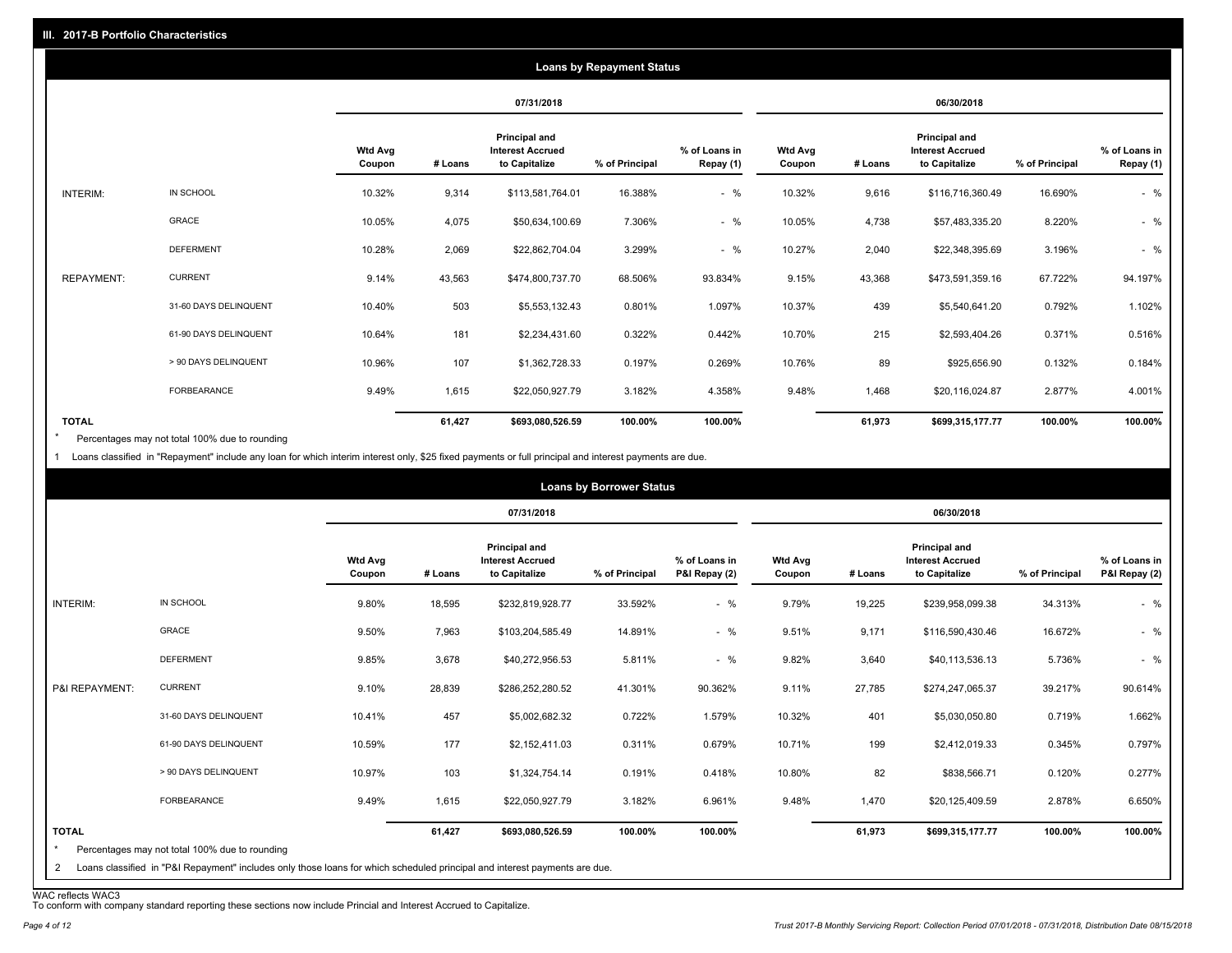|                                                                                                  | 7/31/2018        | 6/30/2018        |
|--------------------------------------------------------------------------------------------------|------------------|------------------|
| Pool Balance                                                                                     | \$693,080,526.59 | \$699,315,177.77 |
| Total # Loans                                                                                    | 61,427           | 61,973           |
| Total # Borrowers                                                                                | 58,966           | 59,486           |
| Weighted Average Coupon                                                                          | 9.55%            | 9.56%            |
| Weighted Average Remaining Term                                                                  | 131.12           | 131.50           |
| Percent of Pool - Cosigned                                                                       | 92.1%            | 92.1%            |
| Percent of Pool - Non Cosigned                                                                   | 7.9%             | 7.9%             |
| Borrower Interest Accrued for Period                                                             | \$5,206,645.05   | \$5,035,353.77   |
| <b>Outstanding Borrower Interest Accrued</b>                                                     | \$46,830,905.79  | \$47,824,677.10  |
| Gross Principal Realized Loss - Periodic *                                                       | \$240,184.83     | \$382,989.53     |
| Gross Principal Realized Loss - Cumulative *                                                     | \$2,787,975.33   | \$2,547,790.50   |
| Recoveries on Realized Losses - Periodic                                                         | \$42,229.46      | \$42,812.00      |
| Recoveries on Realized Losses - Cumulative                                                       | \$239,333.84     | \$197,104.38     |
| Net Losses - Periodic                                                                            | \$197,955.37     | \$340,177.53     |
| Net Losses - Cumulative                                                                          | \$2,548,641.49   | \$2,350,686.12   |
| Non-Cash Principal Activity - Capitalized Interest                                               | \$3,230,161.51   | \$2,945,827.29   |
| Since Issued Total Constant Prepayment Rate (CPR) (1)                                            | 9.17%            | 9.17%            |
| <b>Loan Substitutions</b>                                                                        | \$0.00           | \$0.00           |
| <b>Cumulative Loan Substitutions</b>                                                             | \$0.00           | \$0.00           |
| <b>Unpaid Servicing Fees</b>                                                                     | \$0.00           | \$0.00           |
| <b>Unpaid Administration Fees</b>                                                                | \$0.00           | \$0.00           |
| <b>Unpaid Carryover Servicing Fees</b>                                                           | \$0.00           | \$0.00           |
| Note Interest Shortfall                                                                          | \$0.00           | \$0.00           |
| Loans in Modification                                                                            | \$11,146,991.39  | \$9,826,575.74   |
| % of Loans in Modification as a % of Loans in Repayment (P&I)                                    | 3.78%            | 3.48%            |
|                                                                                                  |                  |                  |
| % Annualized Gross Principal Realized Loss - Periodic as a %<br>of Loans in Repayment (P&I) * 12 | 0.98%            | 1.63%            |
| % Gross Principal Realized Loss - Cumulative as a % of<br>Original Pool Balance                  | 0.37%            | 0.34%            |

\* In accordance with the Servicer's current policies and procedures, after September 1, 2017 loans subject to bankruptcy claims generally will not be reported as a charged-off unless and until they are delinquent for 120 d

(1) For additional information, see 'Since Issued CPR Methodology' found on page 11 of this report.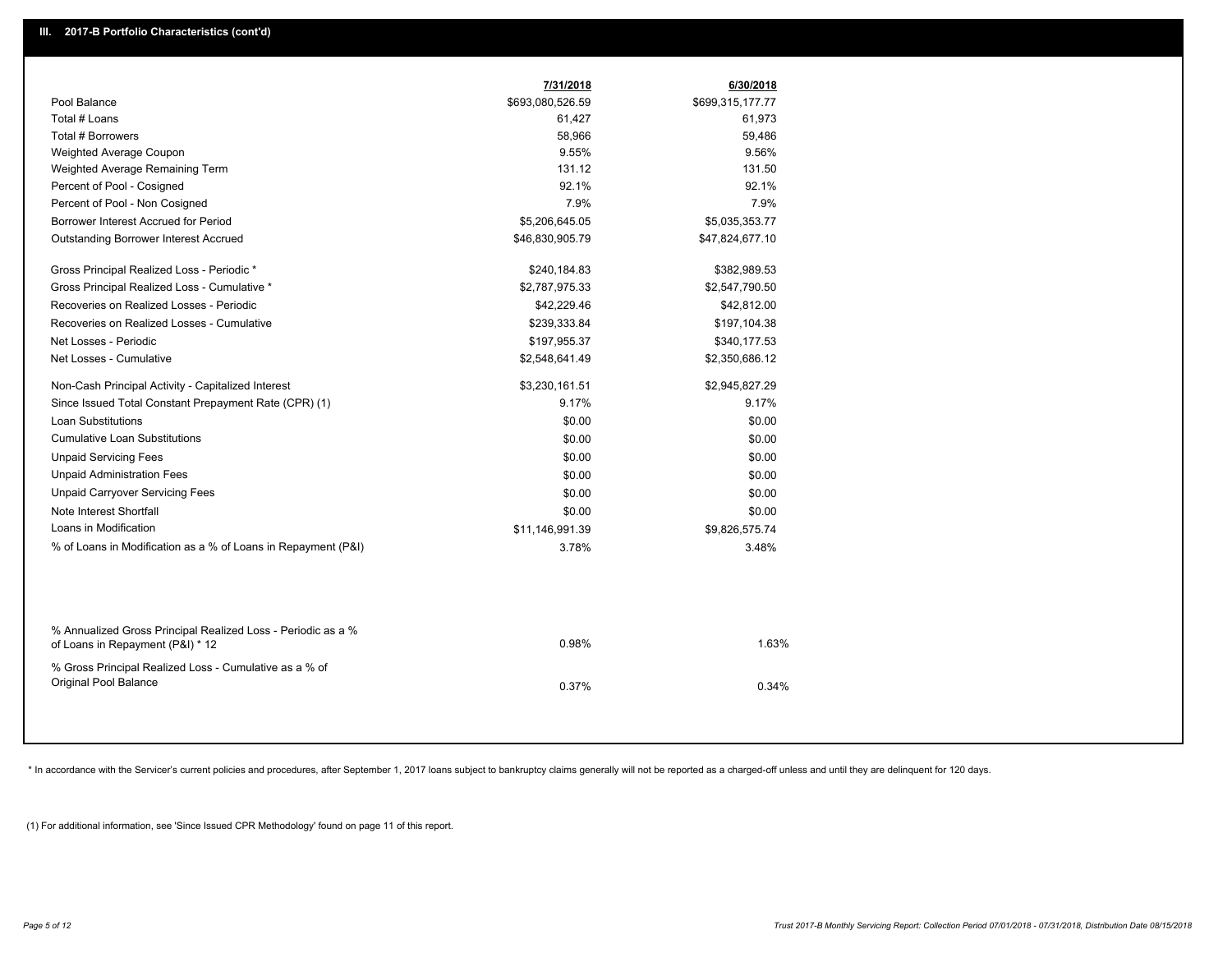#### **Loan Program**  A

|                                    | Weighted<br><b>Average Coupon</b> | # LOANS | <b>\$ AMOUNT</b> | $%$ *    |
|------------------------------------|-----------------------------------|---------|------------------|----------|
| - Smart Option Interest-Only Loans | 8.37%                             | 14,752  | \$138,624,127.23 | 20.001%  |
| - Smart Option Fixed Pay Loans     | 9.49%                             | 15,352  | \$211,777,404.41 | 30.556%  |
| - Smart Option Deferred Loans      | 9.90%                             | 31.323  | \$342,678,994.95 | 49.443%  |
| - Other Loan Programs              | $0.00\%$                          | 0       | \$0.00           | 0.000%   |
| Total                              | 9.47%                             | 61,427  | \$693,080,526.59 | 100.000% |

\* Percentages may not total 100% due to rounding

B

C

**Index Type**

|                       | Weighted<br><b>Average Coupon</b> | # LOANS | <b>S AMOUNT</b>  | $%$ *     |
|-----------------------|-----------------------------------|---------|------------------|-----------|
| - Fixed Rate Loans    | 9.13%                             | 12.094  | \$147,044,498.50 | 21.216%   |
| - LIBOR Indexed Loans | 9.56%                             | 49,333  | \$546,036,028.09 | 78.784%   |
| - Other Index Rates   | $0.00\%$                          |         | \$0.00           | $0.000\%$ |
| Total                 | 9.47%                             | 61,427  | \$693,080,526.59 | 100.000%  |

\* Percentages may not total 100% due to rounding

### **Weighted Average Recent FICO**

| 3,325<br>3,693<br>7,273<br>14,425 | \$33,003,313.66<br>\$38,738,093.78<br>\$79,716,374.19<br>\$164,656,791.75 | 4.762%<br>5.589%<br>11.502% |
|-----------------------------------|---------------------------------------------------------------------------|-----------------------------|
|                                   |                                                                           |                             |
|                                   |                                                                           |                             |
|                                   |                                                                           |                             |
|                                   |                                                                           | 23.757%                     |
| 32,699                            | \$376,792,306.72                                                          | 54.365%                     |
| 12                                | \$173,646.49                                                              | 0.025%                      |
| 61,427                            | \$693,080,526.59                                                          | 100.000%                    |
|                                   |                                                                           |                             |

WAC reflects WAC3

To conform with company standard reporting these sections now include Princial and Interest Accrued to Capitalize.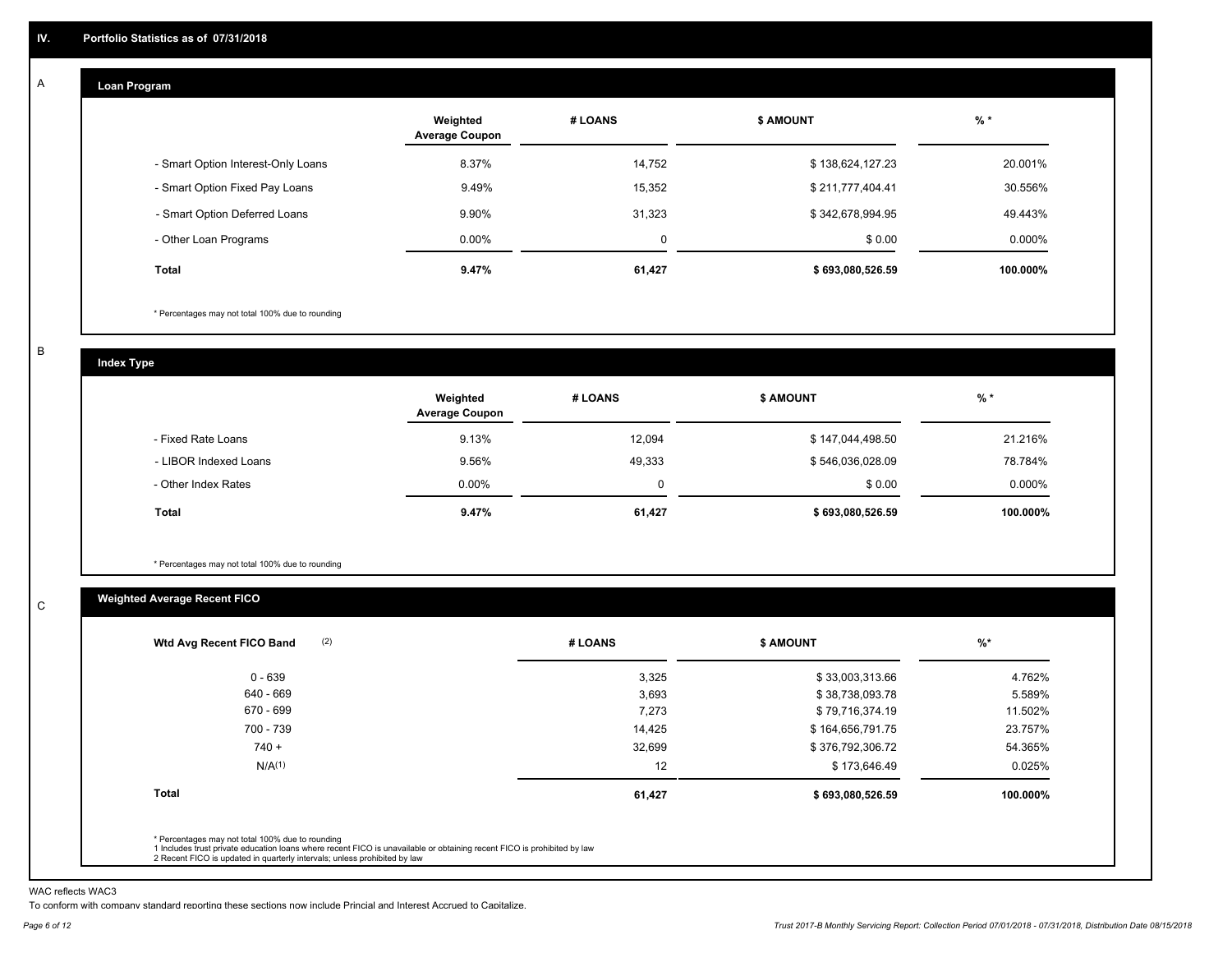| ۷. | 2017-B Reserve Account, Principal Distribution, and R-2 Certificate Calculations     |                                                                                                                                                                                                    |  |
|----|--------------------------------------------------------------------------------------|----------------------------------------------------------------------------------------------------------------------------------------------------------------------------------------------------|--|
| А. | <b>Reserve Account</b>                                                               |                                                                                                                                                                                                    |  |
|    | Specified Reserve Account Balance                                                    | \$1,891,480.00                                                                                                                                                                                     |  |
|    | <b>Actual Reserve Account Balance</b>                                                | \$1,891,480.00                                                                                                                                                                                     |  |
| В. | <b>Principal Distribution Amount</b>                                                 |                                                                                                                                                                                                    |  |
|    | Class A Notes Outstanding<br>i.                                                      | \$538,847,740.26                                                                                                                                                                                   |  |
|    | Pool Balance<br>ii.                                                                  | \$693,080,526.59                                                                                                                                                                                   |  |
|    | First Priority Principal Distribution Amount (i - ii)<br>iii.                        | \$0.00                                                                                                                                                                                             |  |
|    | Class A and B Notes Outstanding<br>iv.                                               | \$588,847,740.26                                                                                                                                                                                   |  |
|    | First Priority Principal Distribution Amount<br>v.                                   | \$0.00                                                                                                                                                                                             |  |
|    | Pool Balance<br>vi.                                                                  | \$693,080,526.59                                                                                                                                                                                   |  |
|    | Specified Overcollateralization Amount<br>vii.                                       | \$207,924,157.98                                                                                                                                                                                   |  |
|    | Regular Principal Distribution Amount (if (iv > 0, (iv - v) - (vi - vii))<br>viii.   | \$103,691,371.65                                                                                                                                                                                   |  |
|    | Pool Balance<br>ix.                                                                  | \$693,080,526.59                                                                                                                                                                                   |  |
|    | 10% of Initial Pool Balance<br>х.                                                    | \$74,820,443.74                                                                                                                                                                                    |  |
|    | First Priority Principal Distribution Amount<br>xi.                                  | \$0.00                                                                                                                                                                                             |  |
|    | Regular Principal Distribution Amount<br>xii.                                        | \$103,691,371.65                                                                                                                                                                                   |  |
|    | Available Funds (after payment of waterfall items A through I)<br>xiii.              | \$0.00                                                                                                                                                                                             |  |
|    | xiv. Additional Principal Distribution Amount (if(vi <= x,min(xiii, vi - xi - xii))) | \$0.00                                                                                                                                                                                             |  |
| C. | R-2 Certificate                                                                      |                                                                                                                                                                                                    |  |
|    | <b>Previous Notional Balance</b>                                                     | \$45,942,940.00                                                                                                                                                                                    |  |
|    | Shortfall of Principal                                                               | \$0.00                                                                                                                                                                                             |  |
|    | Shortfall of Interest                                                                | \$0.00                                                                                                                                                                                             |  |
|    | <b>Current Notional Balance</b>                                                      | \$45,942,940.00                                                                                                                                                                                    |  |
|    | Excess Distribution Allocated (1)                                                    | \$0.00                                                                                                                                                                                             |  |
| D. | R-3 Certificate                                                                      |                                                                                                                                                                                                    |  |
|    | <b>Previous Notional Balance</b>                                                     | \$35,281,805.50                                                                                                                                                                                    |  |
|    | Remaining Principal Collections (2)                                                  | \$0.00                                                                                                                                                                                             |  |
|    | <b>Current Notional Balance</b>                                                      | \$35,041,620.67                                                                                                                                                                                    |  |
|    | amount will be zero                                                                  | 1. Until the notional amount of the R-2 Certificate is reduced to zero and if there is excess cash through the distribution available it will be distributed to the R-2 Certificate, otherwise the |  |

2. Payments will be made after the principal balance of each class of notes has been reduced to zero and the pool balance is less than or equal to the principal balance of the R-3 Certificate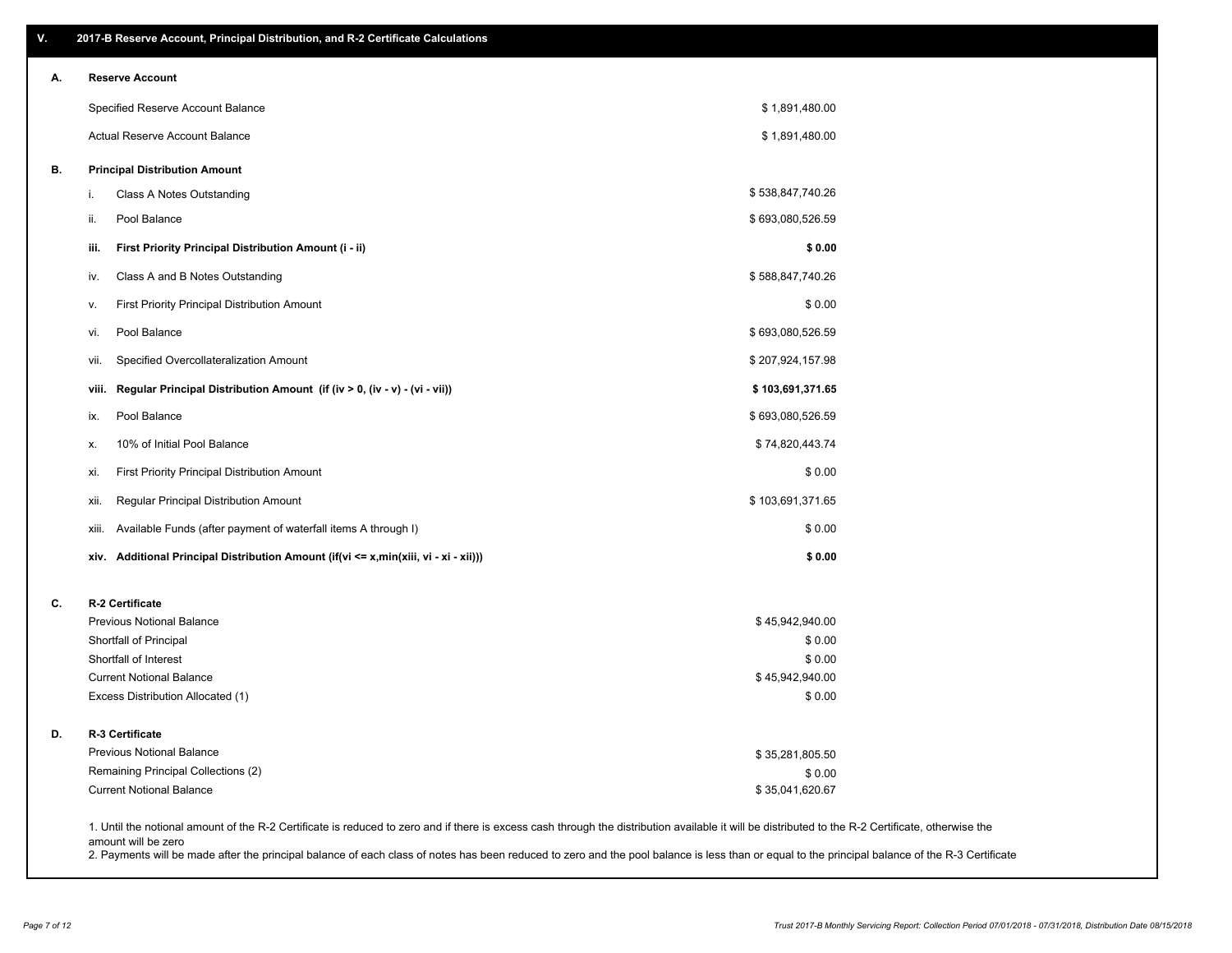|    |                                                         |                | <b>Funds Balance</b> |
|----|---------------------------------------------------------|----------------|----------------------|
|    |                                                         | Paid           |                      |
|    | <b>Total Available Funds</b>                            |                | \$11,055,626.00      |
| A  | <b>Trustee Fees</b>                                     | \$0.00         | \$11,055,626.00      |
| В  | <b>Servicing Fees</b>                                   | \$436,385.39   | \$10,619,240.61      |
| C  | i. Administration Fees                                  | \$8,333.00     | \$10,610,907.61      |
|    | ii. Unreimbursed Administrator Advances plus any Unpaid | \$0.00         | \$10,610,907.61      |
| D  | Class A Noteholders Interest Distribution Amount        | \$1,211,121.00 | \$9,399,786.61       |
| Е  | First Priority Principal Payment                        | \$0.00         | \$9,399,786.61       |
| F. | Class B Noteholders Interest Distribution Amount        | \$145,833.33   | \$9,253,953.28       |
| G  | <b>Reinstatement Reserve Account</b>                    | \$0.00         | \$9,253,953.28       |
| H  | Regular Principal Distribution                          | \$9,253,953.28 | \$0.00               |
|    | <b>Carryover Servicing Fees</b>                         | \$0.00         | \$0.00               |
| J  | Additional Principal Distribution Amount                | \$0.00         | \$0.00               |
| Κ  | Unpaid Expenses of Trustee                              | \$0.00         | \$0.00               |
| L  | Unpaid Expenses of Administrator                        | \$0.00         | \$0.00               |
| M  | i. Remaining Funds to the R-1 Certificateholder(s)      | \$0.00         | \$0.00               |
|    | ii. Remaining Funds to the R-2 Certificateholder(s)     | \$0.00         | \$0.00               |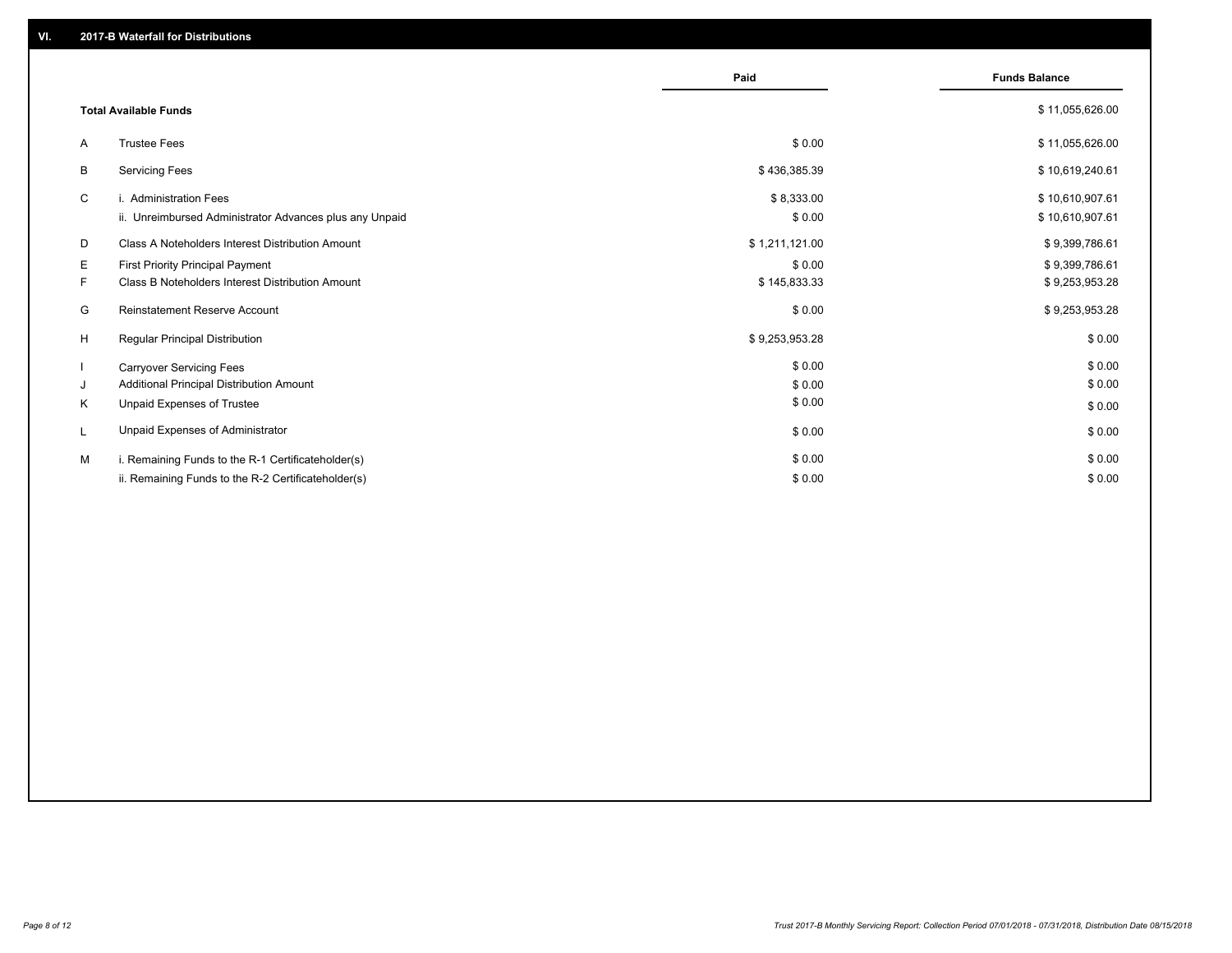| <b>Distribution Amounts</b>                                |                         |                         |                         |
|------------------------------------------------------------|-------------------------|-------------------------|-------------------------|
|                                                            | A <sub>1</sub>          | A <sub>2</sub> A        | A2B                     |
| Cusip/Isin                                                 | 83189DAA8               | 83189DAB6               | 83189DAC4               |
| <b>Beginning Balance</b>                                   | \$138,847,740.26        | \$268,000,000.00        | \$132,000,000.00        |
| Index                                                      | <b>LIBOR</b>            | <b>FIXED</b>            | <b>LIBOR</b>            |
| Spread/Fixed Rate                                          | 0.27%                   | 2.82%                   | 0.75%                   |
| Record Date (Days Prior to Distribution)                   | 1 NEW YORK BUSINESS DAY | 1 NEW YORK BUSINESS DAY | 1 NEW YORK BUSINESS DAY |
| <b>Accrual Period Begin</b>                                | 7/16/2018               | 7/15/2018               | 7/16/2018               |
| <b>Accrual Period End</b>                                  | 8/15/2018               | 8/15/2018               | 8/15/2018               |
| Daycount Fraction                                          | 0.08333333              | 0.08333333              | 0.08333333              |
| Interest Rate*                                             | 2.34163%                | 2.82000%                | 2.82163%                |
| <b>Accrued Interest Factor</b>                             | 0.001951358             | 0.002350000             | 0.002351358             |
| <b>Current Interest Due</b>                                | \$270,941.70            | \$629,800.00            | \$310,379.30            |
| Interest Shortfall from Prior Period Plus Accrued Interest | $\mathsf{\$}$ -         | $\mathsf{\$}$ -         | $\mathsf{\$}$ -         |
| <b>Total Interest Due</b>                                  | \$270,941.70            | \$629,800.00            | \$310,379.30            |
| <b>Interest Paid</b>                                       | \$270,941.70            | \$629,800.00            | \$310,379.30            |
| <b>Interest Shortfall</b>                                  | $S -$                   | $\frac{2}{3}$ -         | $\mathsf{\$}$ -         |
| Principal Paid                                             | \$9,253,953.28          | $\frac{2}{3}$ -         | $\frac{2}{3}$ -         |
| <b>Ending Principal Balance</b>                            | \$129,593,786.98        | \$268,000,000.00        | \$132,000,000.00        |
| Paydown Factor                                             | 0.040946696             | 0.000000000             | 0.000000000             |
| <b>Ending Balance Factor</b>                               | 0.573423836             | 1.000000000             | 1.000000000             |

\* Pay rates for Current Distribution. For the interest rates applicable to the next distribution date, please see https://www.salliemae.com/about/investors/data/SMBabrate.txt.

**VII. 2017-B Distributions**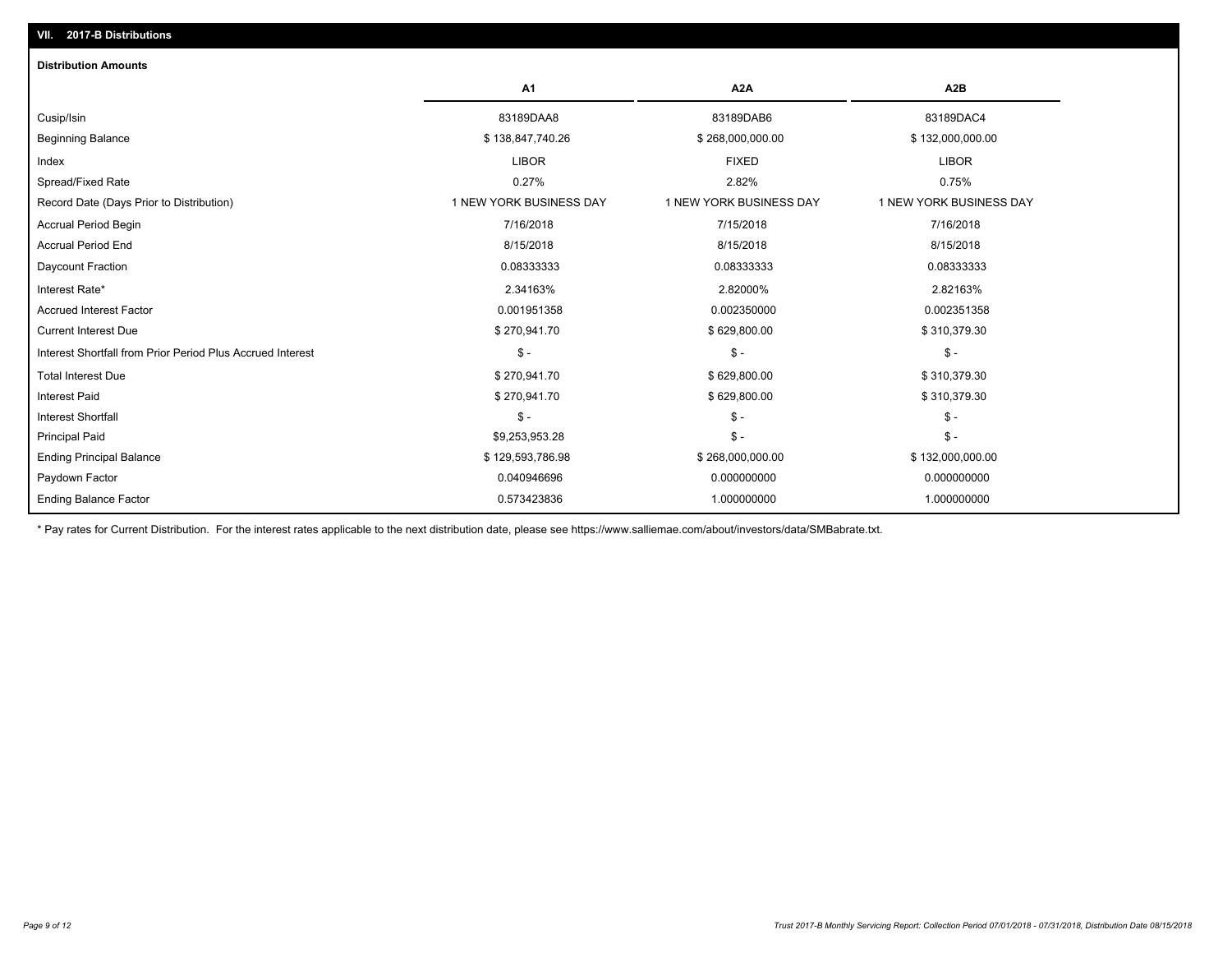| VII. 2017-B Distributions                                  |                         |
|------------------------------------------------------------|-------------------------|
| <b>Distribution Amounts</b>                                |                         |
|                                                            | в                       |
| Cusip/Isin                                                 | 83189DAD2               |
| <b>Beginning Balance</b>                                   | \$50,000,000.00         |
| Index                                                      | <b>FIXED</b>            |
| Spread/Fixed Rate                                          | 3.50%                   |
| Record Date (Days Prior to Distribution)                   | 1 NEW YORK BUSINESS DAY |
| Accrual Period Begin                                       | 7/15/2018               |
| <b>Accrual Period End</b>                                  | 8/15/2018               |
| Daycount Fraction                                          | 0.08333333              |
| Interest Rate*                                             | 3.50000%                |
| <b>Accrued Interest Factor</b>                             | 0.002916667             |
| <b>Current Interest Due</b>                                | \$145,833.33            |
| Interest Shortfall from Prior Period Plus Accrued Interest | $\mathsf{\$}$ -         |
| <b>Total Interest Due</b>                                  | \$145,833.33            |
| <b>Interest Paid</b>                                       | \$145,833.33            |
| <b>Interest Shortfall</b>                                  | $\mathsf{\$}$ -         |
| <b>Principal Paid</b>                                      | $\mathbb{S}$ -          |
| <b>Ending Principal Balance</b>                            | \$50,000,000.00         |
| Paydown Factor                                             | 0.000000000             |
| Ending Balance Factor                                      | 1.000000000             |

\* Pay rates for Current Distribution. For the interest rates applicable to the next distribution date, please see https://www.salliemae.com/about/investors/data/SMBabrate.txt.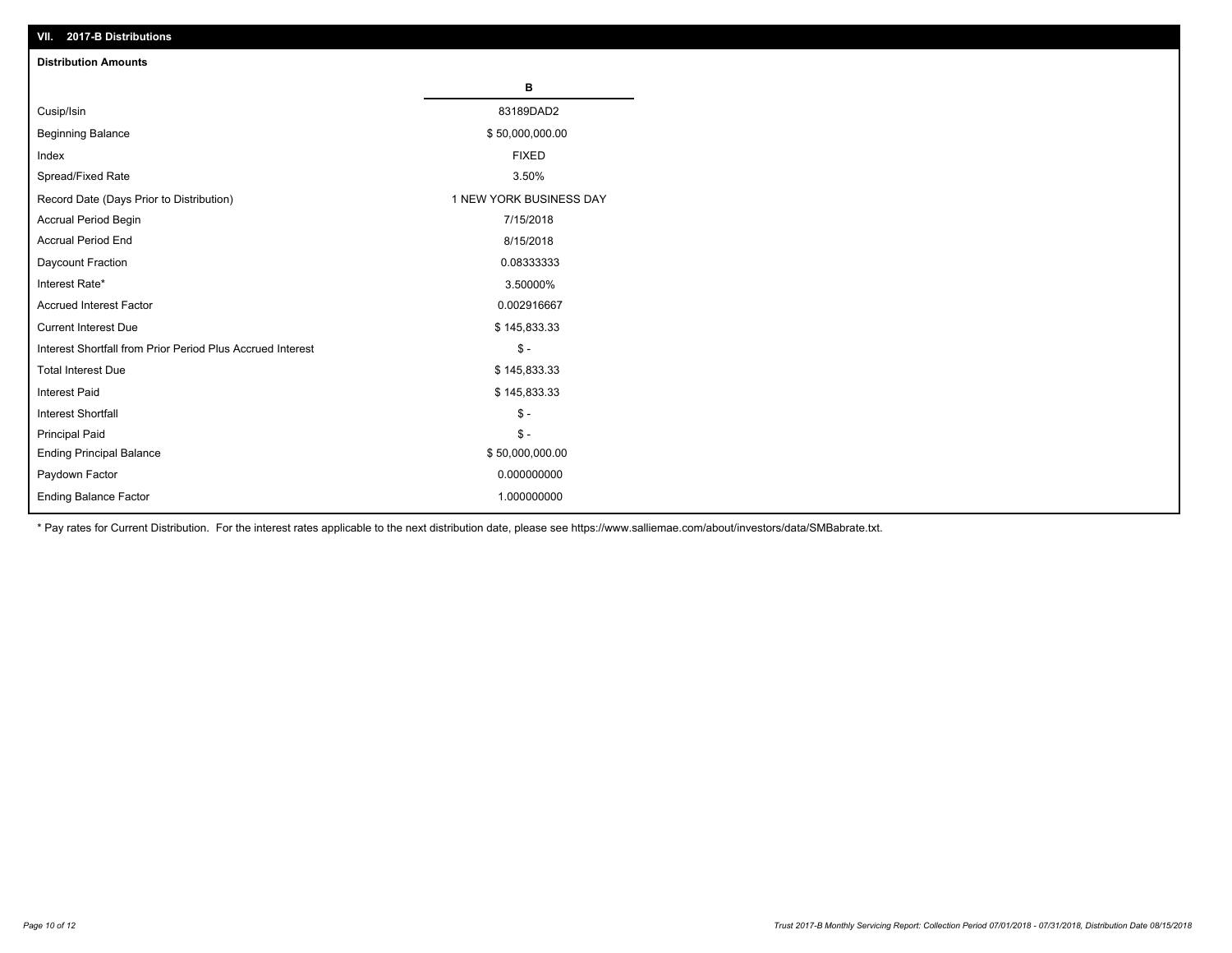#### **Since Issued Total CPR**

$$
\text{total CPR} = 1 - \left(\frac{APB}{PPB}\right)^{\left(\frac{12}{MSC}\right)}
$$

APB = Actual period-end Pool Balance PPB = Projected period-end Pool Balance assuming no prepayments and no defaults Pool Balance = Sum(Principal Balance + Interest Accrued to Capitalize Balance) MSC = Months Since Cut-Off

#### **Since-Issued Total Constant Prepayment Rate (CPR)**

Since-Issued Total CPR measures prepayments, both voluntary and involuntary, for a trust student loan pool over the life of a transaction. For each trust distribution, the actual month-end pool balance is compared against a month-end pool balance originally projected at issuance assuming no prepayments and defaults. For purposes of Since-Issued Total CPR calculations, projected period end pool balance assumes in-school status loans have up to a six month grace period before moving to repayment, grace status loans remain in grace status until their status end date and then to move to full principal and interest repayment, loans subject to interim interest or fixed payments during their in-school and grace period continue paying interim interest or fixed payments until full principal and interest repayment begins, all other trust loans are in full principal and interest repayment status, and that no trust loan in full principal and interest repayment moves from full principal and interest repayment status to any other status.

#### **Weighted Average Coupon**

*WAC1 = APB* ((*CIR*)\*(*APB*))

*WAC2 = APB*



APB = Actual period-end Pool Balance

CIR = Average of the Contractual Interest Rate (1)

APCL = Average of the Applicable Interest Rate (2)

ACTL = Average of the Actual Interest Rate (3)

#### **Weighted Average Coupon (WAC)**

(1) Contractual Interest Rate represents the interest rate indicated in the Promissory Note

(2) Appliclable Interest Rate represents the interest rate after rate reductions, if applicable, are applied

(3) Actual Interest Rate represents the interest rate when borrower incentive programs and rate reductions, if applicable, are applied